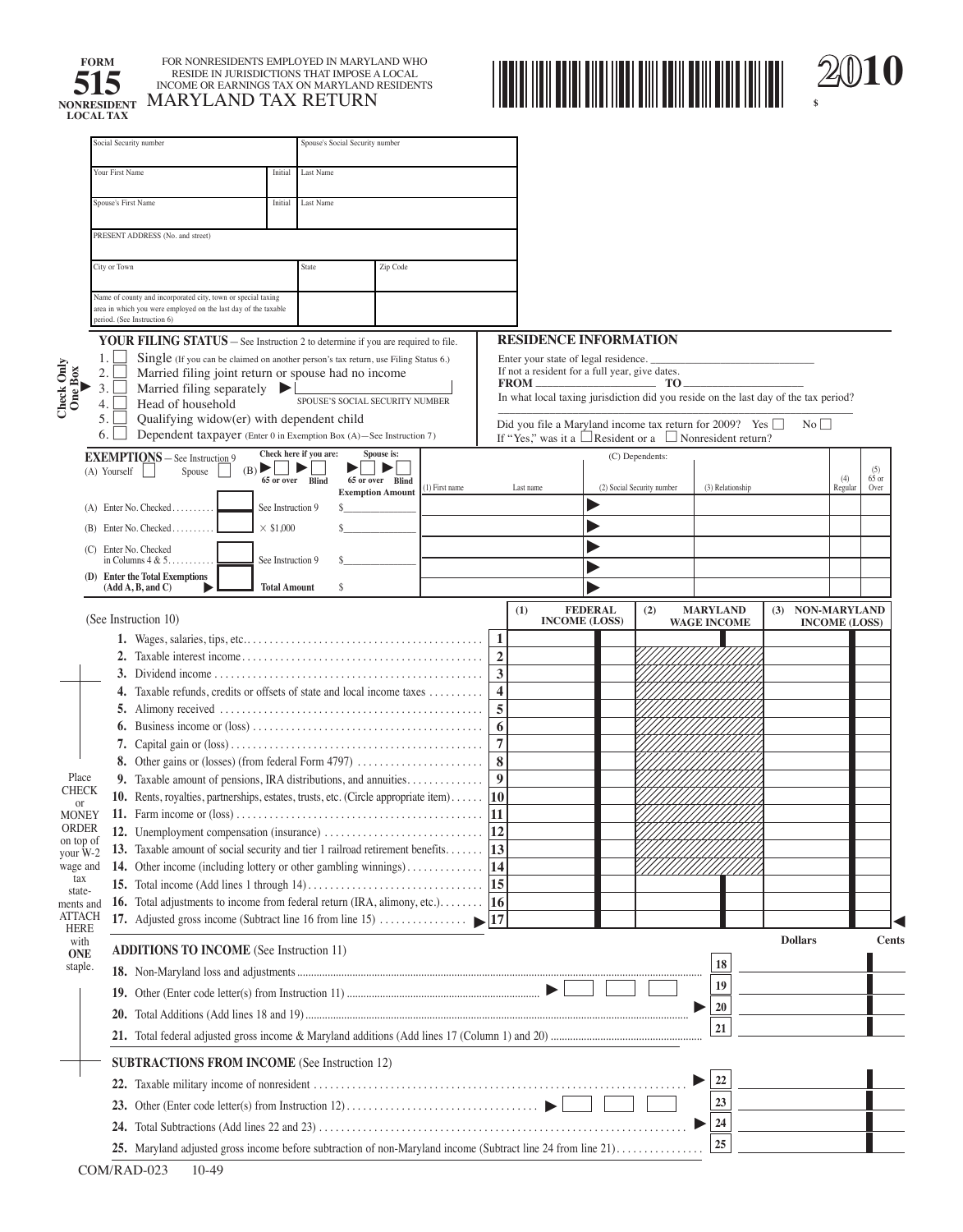**2010 NAME \_\_\_\_\_\_\_\_\_\_\_\_\_\_\_\_\_\_\_\_\_\_\_\_\_\_\_\_\_\_\_\_\_\_ SSN \_\_\_\_\_\_\_\_\_\_\_\_\_\_\_\_\_\_\_\_\_\_\_\_\_\_\_\_\_\_\_\_\_\_** 



**PAGE 2** 

| 26.        | Amount from line 25 (Maryland adjusted gross income before subtraction of non-Maryland income)                                                                                                                                                                                                                                                                                                                                                                                                                                                                                                                                                                                                                                                 | $26\phantom{.}$ |                                |                                 |  |
|------------|------------------------------------------------------------------------------------------------------------------------------------------------------------------------------------------------------------------------------------------------------------------------------------------------------------------------------------------------------------------------------------------------------------------------------------------------------------------------------------------------------------------------------------------------------------------------------------------------------------------------------------------------------------------------------------------------------------------------------------------------|-----------------|--------------------------------|---------------------------------|--|
|            | <b>DEDUCTION METHOD</b> (All taxpayers must select one method and check the appropriate box)                                                                                                                                                                                                                                                                                                                                                                                                                                                                                                                                                                                                                                                   |                 |                                |                                 |  |
|            | 27. STANDARD DEDUCTION METHOD<br>See Instruction 14 and enter amount<br>$\blacktriangleright$ $\vdash$<br><b>ITEMIZED DEDUCTION METHOD</b><br>See Instruction 15 and enter amount                                                                                                                                                                                                                                                                                                                                                                                                                                                                                                                                                              | 27              |                                |                                 |  |
|            |                                                                                                                                                                                                                                                                                                                                                                                                                                                                                                                                                                                                                                                                                                                                                | 28              |                                |                                 |  |
| 28.        |                                                                                                                                                                                                                                                                                                                                                                                                                                                                                                                                                                                                                                                                                                                                                | 29              |                                |                                 |  |
| 29.        |                                                                                                                                                                                                                                                                                                                                                                                                                                                                                                                                                                                                                                                                                                                                                | 30              |                                |                                 |  |
| 30.        |                                                                                                                                                                                                                                                                                                                                                                                                                                                                                                                                                                                                                                                                                                                                                | 31              |                                |                                 |  |
| 31.<br>32. |                                                                                                                                                                                                                                                                                                                                                                                                                                                                                                                                                                                                                                                                                                                                                | 32              |                                |                                 |  |
|            | <b>MARYLAND TAX COMPUTATION - Complete Form 505NR before continuing</b>                                                                                                                                                                                                                                                                                                                                                                                                                                                                                                                                                                                                                                                                        |                 |                                |                                 |  |
| 33.        |                                                                                                                                                                                                                                                                                                                                                                                                                                                                                                                                                                                                                                                                                                                                                | 33              |                                |                                 |  |
| 34.        |                                                                                                                                                                                                                                                                                                                                                                                                                                                                                                                                                                                                                                                                                                                                                | 34              |                                |                                 |  |
| 35.        |                                                                                                                                                                                                                                                                                                                                                                                                                                                                                                                                                                                                                                                                                                                                                | 35              |                                |                                 |  |
| 36.        |                                                                                                                                                                                                                                                                                                                                                                                                                                                                                                                                                                                                                                                                                                                                                | 36              |                                |                                 |  |
| 37.        |                                                                                                                                                                                                                                                                                                                                                                                                                                                                                                                                                                                                                                                                                                                                                | 37              |                                |                                 |  |
| 38.        |                                                                                                                                                                                                                                                                                                                                                                                                                                                                                                                                                                                                                                                                                                                                                | 38              |                                |                                 |  |
| 39.        |                                                                                                                                                                                                                                                                                                                                                                                                                                                                                                                                                                                                                                                                                                                                                | 39              |                                |                                 |  |
|            | <b>LOCAL TAX COMPUTATION</b>                                                                                                                                                                                                                                                                                                                                                                                                                                                                                                                                                                                                                                                                                                                   |                 |                                |                                 |  |
| 40.        |                                                                                                                                                                                                                                                                                                                                                                                                                                                                                                                                                                                                                                                                                                                                                | 40              |                                |                                 |  |
| 41.        |                                                                                                                                                                                                                                                                                                                                                                                                                                                                                                                                                                                                                                                                                                                                                | 41              |                                |                                 |  |
| 42.        |                                                                                                                                                                                                                                                                                                                                                                                                                                                                                                                                                                                                                                                                                                                                                | 42              |                                |                                 |  |
| 43.        |                                                                                                                                                                                                                                                                                                                                                                                                                                                                                                                                                                                                                                                                                                                                                | 43              |                                |                                 |  |
| 44.        |                                                                                                                                                                                                                                                                                                                                                                                                                                                                                                                                                                                                                                                                                                                                                | 44              |                                |                                 |  |
| 45.        |                                                                                                                                                                                                                                                                                                                                                                                                                                                                                                                                                                                                                                                                                                                                                | 45              |                                |                                 |  |
| 46.        |                                                                                                                                                                                                                                                                                                                                                                                                                                                                                                                                                                                                                                                                                                                                                | 46              |                                |                                 |  |
| 47.        |                                                                                                                                                                                                                                                                                                                                                                                                                                                                                                                                                                                                                                                                                                                                                | 47              |                                |                                 |  |
| 48.        |                                                                                                                                                                                                                                                                                                                                                                                                                                                                                                                                                                                                                                                                                                                                                | 48              |                                |                                 |  |
| 49.        |                                                                                                                                                                                                                                                                                                                                                                                                                                                                                                                                                                                                                                                                                                                                                | 49              |                                |                                 |  |
| 50.        | Total Maryland and local tax withheld (Enter total from and attach your W-2 and 1099 forms if MD and/or local tax is withheld)                                                                                                                                                                                                                                                                                                                                                                                                                                                                                                                                                                                                                 | 50              |                                |                                 |  |
| 51.        |                                                                                                                                                                                                                                                                                                                                                                                                                                                                                                                                                                                                                                                                                                                                                | 51              |                                |                                 |  |
| 52.        |                                                                                                                                                                                                                                                                                                                                                                                                                                                                                                                                                                                                                                                                                                                                                | 52              |                                |                                 |  |
| 53.        |                                                                                                                                                                                                                                                                                                                                                                                                                                                                                                                                                                                                                                                                                                                                                | 53              |                                |                                 |  |
| 54.        | Refundable personal income tax credits from Part H, line 6 of Form 502CR (Attach Form 502CR. See Instruction 21)                                                                                                                                                                                                                                                                                                                                                                                                                                                                                                                                                                                                                               | 54              |                                |                                 |  |
| 55.        |                                                                                                                                                                                                                                                                                                                                                                                                                                                                                                                                                                                                                                                                                                                                                | 55              |                                |                                 |  |
| 56.        |                                                                                                                                                                                                                                                                                                                                                                                                                                                                                                                                                                                                                                                                                                                                                | 56              |                                |                                 |  |
| 57.        |                                                                                                                                                                                                                                                                                                                                                                                                                                                                                                                                                                                                                                                                                                                                                | 57              |                                |                                 |  |
| 58.        | 58<br>Amount of overpayment TO BE APPLIED TO 2011 ESTIMATED TAX                                                                                                                                                                                                                                                                                                                                                                                                                                                                                                                                                                                                                                                                                |                 |                                |                                 |  |
| 59.        | <b>REFUND</b>                                                                                                                                                                                                                                                                                                                                                                                                                                                                                                                                                                                                                                                                                                                                  | 59              |                                |                                 |  |
| 60.        | Interest charges from Form 502UP<br>or for late filing                                                                                                                                                                                                                                                                                                                                                                                                                                                                                                                                                                                                                                                                                         | 60              |                                |                                 |  |
| 61.        | <b>TOTAL AMOUNT DUE</b> (Add line 56 and line 60.) F \$1 OR MORE, PAY IN FULL WITH THIS RETURN.                                                                                                                                                                                                                                                                                                                                                                                                                                                                                                                                                                                                                                                | 61              |                                |                                 |  |
|            | For credit card or electronic payment check here and see Instruction 24.                                                                                                                                                                                                                                                                                                                                                                                                                                                                                                                                                                                                                                                                       |                 |                                |                                 |  |
|            |                                                                                                                                                                                                                                                                                                                                                                                                                                                                                                                                                                                                                                                                                                                                                | 049             |                                |                                 |  |
|            | Daytime telephone no.<br>Home telephone no.                                                                                                                                                                                                                                                                                                                                                                                                                                                                                                                                                                                                                                                                                                    |                 |                                | CODE NUMBERS (3 digits per box) |  |
|            | Under penalties of perjury, I declare that I have examined this return, including accompanying schedules and statements and to<br>Make checks payable and mail to: Comptroller of Maryland,<br>the best of my knowledge and belief it is true, correct and complete. If prepared by a person other than taxpayer, the declaration<br>Revenue Administration Division, Annapolis, Maryland 21411-0001.<br>is based on all information of which the preparer has any knowledge. Check here if you authorize your preparer to discuss<br>It is recommended that you include your Social Security number on<br>this return with us. Checkhere $\blacksquare$ if you would prefer to receive your 1099G Income Tax Refund statement electronically. |                 | check using blue or black ink. |                                 |  |
|            | Preparer's SSN or PTIN (Required by Law) Signature of preparer other than taxpayer<br>Your signature<br>Date                                                                                                                                                                                                                                                                                                                                                                                                                                                                                                                                                                                                                                   |                 |                                |                                 |  |

Spouse's signature Date Address and telephone number of preparer

. . . . . . . .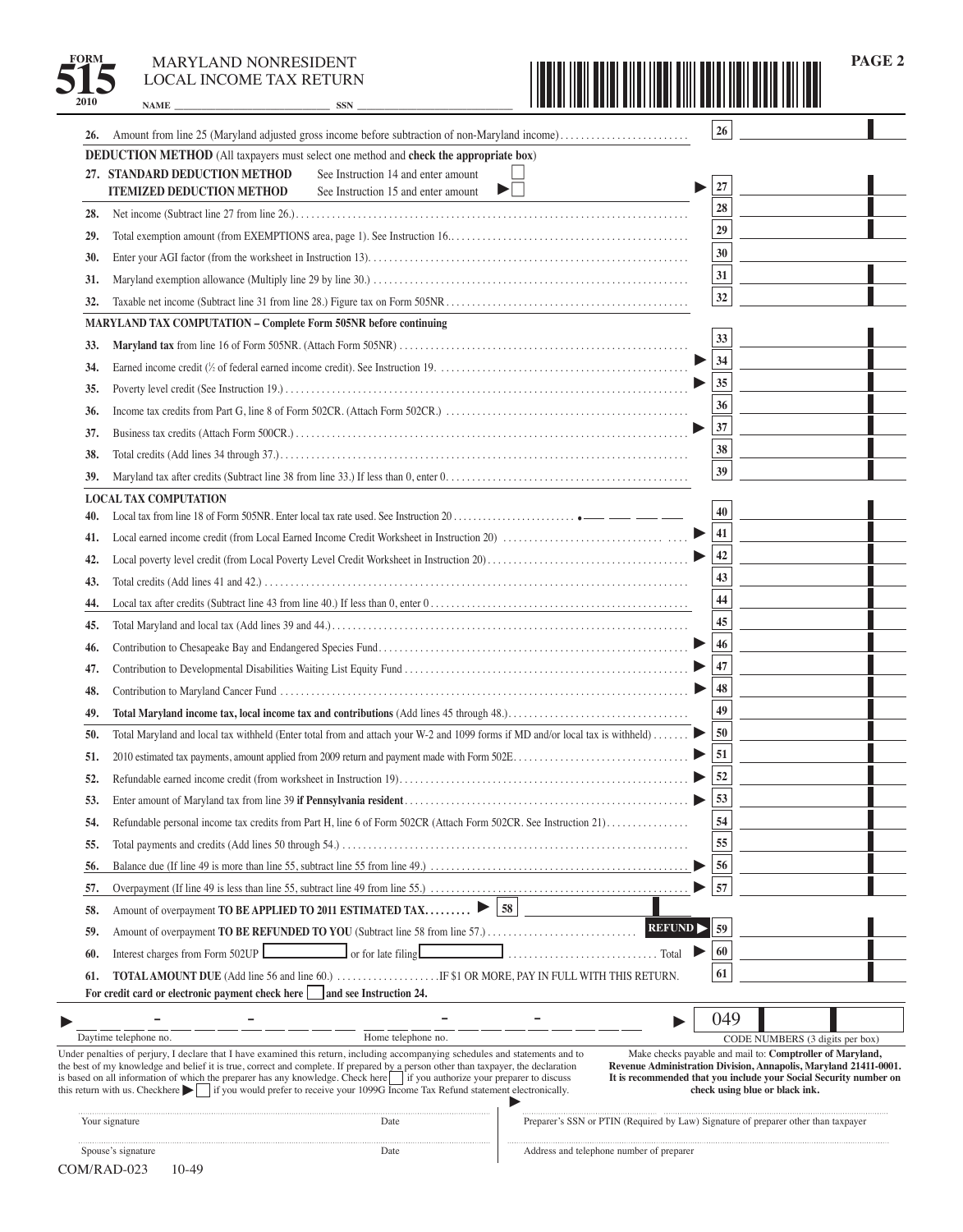# **MARYLAND INCOME TAX RETURN**

**For nonresidents employed in Maryland who reside in jurisdictions that impose a local income or earnings tax on Maryland residents.** 

### **IMPORTANT NOTES**

#### **DUE DATE**

 any due date falls on a Saturday, Sunday or legal holiday, the return must be filed by the Your return is due by April 15, 2011. If next business day.

#### **COMPLETING THE RETURN**

 You must use blue or black ink when completing your return. **DO NOT** use pencil or red ink. Submit the original return, not a cific line, leave blank. Do not enter words such as "none" or "zero" and do not draw a photocopy. If no entry is needed for a speline to indicate no entry.

 est whole dollar. Fifty cents and above should You may round off all cents to the nearbe rounded to the next higher dollar.

#### **PENALTIES**

 file a tax return, failing to pay any tax when criminal fines, imprisonment and a penalty on your taxes. In addition, interest is charged There are severe penalties for failing to due, filing a false or fraudulent return or making a false certification. The penalties include on amounts not paid.

 To collect unpaid taxes, the Comptroller is directed to enter liens against the salary, wages or property of delinquent taxpayers.

## FORM 515 **INSTRUCTIONS** 2010

#### **EXPLANATION OF TAX**

 the Maryland local income tax. The individual nor the employer withhold the tax, if the Comptroller determines that the locality in a tax on Maryland residents with respect to sation for personal services performed in the locality or, if it does impose such a tax, that cedure whereby the income of residents of Maryland is rendered free of taxation and The individual's employer shall withhold shall not be required to file a Maryland return, which the individual resides does not impose income from salary, wages or other compenit provides an exemption, credit or other prowithholding.

Who is a nonresident? In general, every individual other than a resident of Maryland is a nonresident.

You are a nonresident if you do not have your permanent home in Maryland and If you establish or abandon legal resi- was in Maryland. (See Form 502 Instrucdid not maintain a place of abode (that is, a dence in Maryland during the tax year, you tions.)<br>place to live) in Maryland for more than six are taxable as a resident for the portion of

are taxable as a resident for the portion of

months of the tax year. The vear during which your legal residence

Who must file? Decide if you must file a nonresident Maryland income tax return, Form 515. In general, you are liable for local income<br>In tax and must file this return if you are a nonresident of Maryland AND you received **services performed in any county of Maryland or in Baltimore City AND you lived in a jurisdiction that imposes a local income or earnings tax on Maryland residents AND you are required to file a federal return. For more information, visit <www.marylandtaxes.com>** 

#### **TO DETERMINE IF YOU ARE REQUIRED TO FILE A MARYLAND RETURN:**

- a. Add up all of your federal **gross** income (except any income which is exempt by law) to determine your total income.
- b. Do not include Social Security or railroad retirement benefits in your total federal income.
- c. Add to your total federal income any non-Maryland income or loss. (See  Instruction 11.) **This is your Maryland**  Maryland additions to income. Do not include any additions related to **gross income**.
- total federal income any Maryland additions d. If you are a dependent taxpayer, add to your

 and subtract any Maryland subtractions. (See Instructions 11 and 12.) **This is your Maryland gross income**.

- e. You must file a Maryland return if your Maryland gross income equals or exceeds the income levels in Table 1.
- f. If you or your spouse is 65 or over, use Table 2, "Minimum Filing Levels for Taxpayers 65 or Over" on this page.

#### **MARYLAND TAX WITHHELD IN ERROR:**

 from your income, you must file to obtain a If Maryland tax was withheld in error refund of the withholding. Complete all of the information at the top of the form through the

 filing status, residence information and gross income on line 17 in both columns 1 exemption areas. Enter your federal adjusted and 3 and line 24. Then complete lines 34, 50-55, 57 and 59.

 Maryland tax withheld equal to the refund Sign the form and attach withholding statements (Form W-2 or 1099) showing you are claiming.

Your form is then complete. You must file within three years of the original due date to receive any refund.

| <b>Minimum Filing Level Tables</b><br>Table 1<br>Table 2                                                                                                                           |                                                                                                                                                                                                                                                                         |  |  |  |  |  |  |  |
|------------------------------------------------------------------------------------------------------------------------------------------------------------------------------------|-------------------------------------------------------------------------------------------------------------------------------------------------------------------------------------------------------------------------------------------------------------------------|--|--|--|--|--|--|--|
| For taxpayers under 65                                                                                                                                                             | For taxpayers 65 or over                                                                                                                                                                                                                                                |  |  |  |  |  |  |  |
| Single persons (including dependent taxpayers) . \$ 9,350<br>18.700<br>Married persons filing separately<br>3,650<br>Head of household<br>12,050<br>Qualifying widow(er)<br>15,050 | Joint return, one spouse age 65 or over<br>19,800<br>Joint return, both spouses age 65 or over<br>20,900<br>Married persons filing separately, age 65 or over<br>3.650<br>Head of household, age 65 or over<br>13,450<br>Qualifying widow(er), age 65 or over<br>16.150 |  |  |  |  |  |  |  |

□ **information and forms, call 410-260-7980 from Central Maryland or 1-800-MDTAXES from elsewhere. If you are required to file Form**  What income is taxable? If you are required to file Form 515, then you are subject to local income tax on that portion<br>of your federal adjusted gross income from salary, wages or other compensation for personal services pe **Maryland or Baltimore City. If you have income other than wages subject to Maryland tax, you must also file Form 505. For further 515 and you reside in any state other than Pennsylvania, your wages are also subject to Maryland tax.**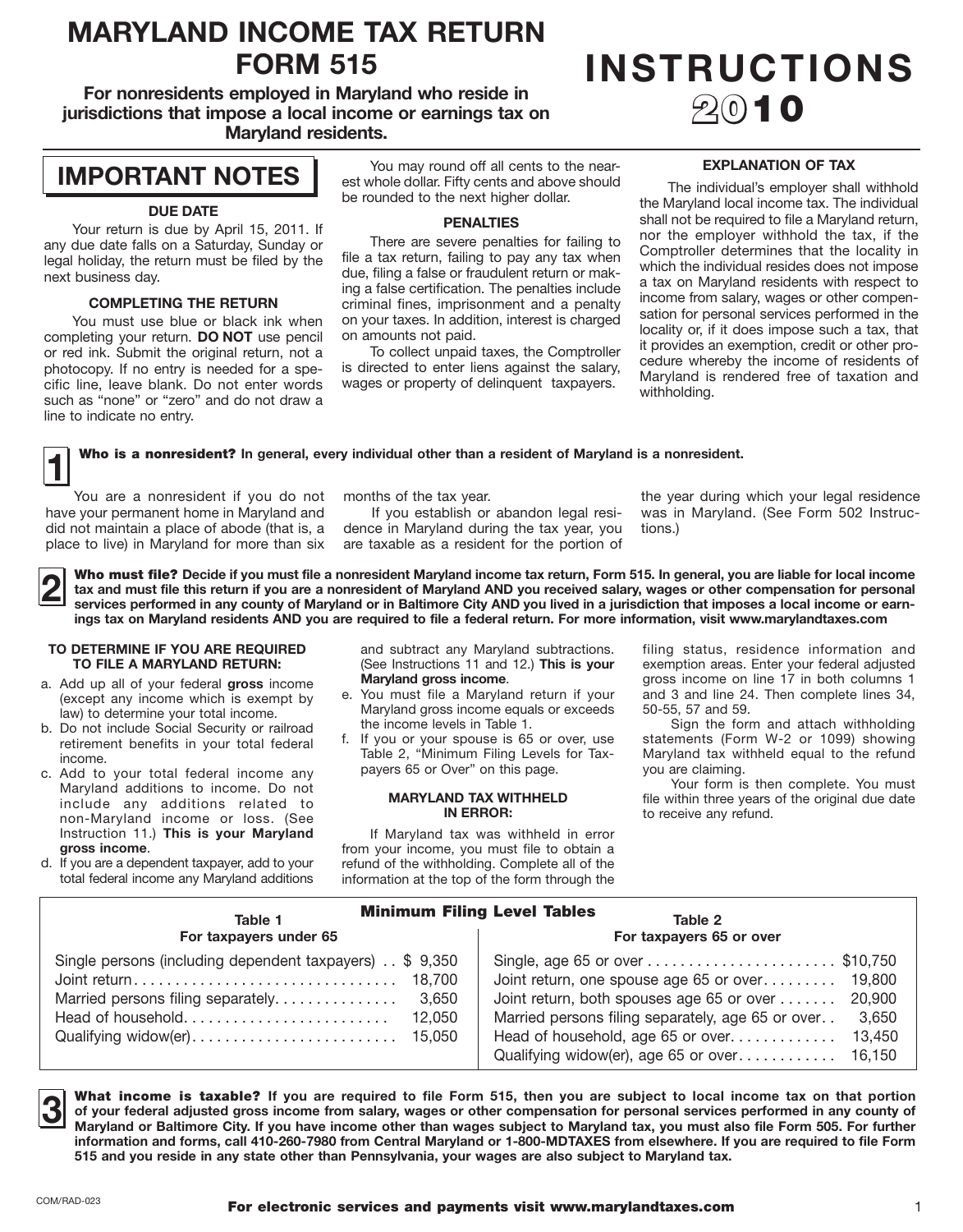You will need the information from your federal return in order to complete your Maryland return. Therefore, complete

 your federal return before you continue they were reported on your federal return. You will need the information from beyond this point. Maryland law requires However, all items reported on your Marythat your income and deductions be<br>entered on your Maryland return exactly as

land return are subject to verification, audit<br>and revision by the Comptroller's Office.

### **5** Name and address information. Complete the "Name," "Address" and "Social Security number" boxes.

rity Administration of the United States Government. If you, your spouse or<br>dependent(s) do not have a Social Security a valid number issued by the Social Secu- Service and should wait until you have balance due. rity Administration of the United States received it before you file. The Valid Social Security or tax identification<br>Government. If you, your spouse or A missing or incorrect Social Security or numbers are required for an

cation number with the Internal Revenue The Social Security number(s) must be cation number with the Internal Revenue tions you may be entitled to and result in a

tax identification number could result in

numbers are required for any claim of

**County, city, town information.** Fill in the boxes for MARYLAND COUNTY and CITY, TOWN OR TAXING AREA based on where in Maryland you were employed on the last day of the tax period (December 31, 2010 for calendar year taxp **Maryland you were employed on the last day of the tax period (December 31, 2010 for calendar year taxpayers).** 

Leave the MARYLAND COUNTY box blank. 1. Write the name of the county in the CITY, TOWN OR TAXING AREA box. The CITY, TOWN OR TAXING AREA box.

### **IF YOU WORKED IN A MARYLAND**

- 
- 

**IF YOU WORKED IN BALTIMORE CITY:** IF YOU WORKED IN A MARYLAND 3. If you worked in one of the areas listed CITY, TOWN OR TAXING AREA box. **COUNTY (NOT BALTIMORE CITY):** under the county, write its name in the

 Write "Baltimore City" in the MARYLAND COUNTY box. 4. If you did not work in one of the areas CITY, TOWN OR TAXING AREA box. 2. Find the county in the list below. I listed for the county, leave the CITY, listed for the county, leave the CITY, TOWN OR TAXING AREA box blank.

|                                                                                                                                                                                                                      |                                                                                                                                                                                                                                                                                                                                              | LIST OF INCORPORATED CITIES, TOWNS AND TAXING AREAS IN MARYLAND                                                                                                                                                                                                                                                                                                                                                     |                                                                                                                                                                                                                                                                                      |                                                                                                                                                                                                                                               |
|----------------------------------------------------------------------------------------------------------------------------------------------------------------------------------------------------------------------|----------------------------------------------------------------------------------------------------------------------------------------------------------------------------------------------------------------------------------------------------------------------------------------------------------------------------------------------|---------------------------------------------------------------------------------------------------------------------------------------------------------------------------------------------------------------------------------------------------------------------------------------------------------------------------------------------------------------------------------------------------------------------|--------------------------------------------------------------------------------------------------------------------------------------------------------------------------------------------------------------------------------------------------------------------------------------|-----------------------------------------------------------------------------------------------------------------------------------------------------------------------------------------------------------------------------------------------|
| <b>ALLEGANY COUNTY</b><br><b>BARTON</b><br><b>BELAIR</b><br>BOWLING GREEN-ROBERT'S PLACE<br>CRESAPTOWN<br>CUMBERLAND<br><b>ELLERSLIE</b><br><b>FROSTBURG</b><br>LAVALE                                               | <b>CARROLL COUNTY</b><br><b>HAMPSTEAD</b><br><b>MANCHESTER</b><br>MT. AIRY<br><b>NEW WINDSOR</b><br>SYKESVILLE<br><b>TANEYTOWN</b><br><b>UNION BRIDGE</b><br><b>WESTMINSTER</b>                                                                                                                                                              | <b>GARRETT COUNTY</b><br><b>ACCIDENT</b><br><b>DEER PARK</b><br><b>FRIENDSVILLE</b><br><b>GRANTSVILLE</b><br>KITZMILLER<br>LOCH LYNN HEIGHTS<br><b>MOUNTAIN LAKE PARK</b><br><b>OAKLAND</b>                                                                                                                                                                                                                         | <b>PRINCE GEORGE'S COUNTY</b><br><b>BERWYN HEIGHTS</b><br><b>BLADENSBURG</b><br><b>BOWIE</b><br><b>BRENTWOOD</b><br><b>CAPITOL HEIGHTS</b><br>CHEVERLY<br><b>COLLEGE PARK</b><br><b>COLMAR MANOR</b>                                                                                 | <b>TALBOT COUNTY</b><br><b>EASTON</b><br><b>OXFORD</b><br>QUEEN ANNE<br><b>ST. MICHAELS</b><br><b>TRAPPE</b><br><b>WASHINGTON COUNTY</b><br><b>BOONSBORO</b>                                                                                  |
| <b>LONACONING</b><br>LUKE<br>McCOOLE<br><b>MIDLAND</b><br>MT. SAVAGE<br>POTOMAC PARK ADDITION<br><b>WESTERNPORT</b><br><b>ANNE ARUNDEL COUNTY</b><br><b>ANNAPOLIS</b><br>HIGHLAND BEACH<br><b>BALTIMORE COUNTY</b>   | <b>CECIL COUNTY</b><br><b>CECILTON</b><br>CHARLESTOWN<br>CHESAPEAKE CITY<br><b>ELKTON</b><br><b>NORTH EAST</b><br>PERRYVILLE<br>PORT DEPOSIT<br><b>RISING SUN</b><br><b>CHARLES COUNTY</b><br><b>INDIAN HEAD</b>                                                                                                                             | <b>HARFORD COUNTY</b><br><b>ABERDEEN</b><br>BFL AIR<br>HAVRE DE GRACE<br><b>HOWARD COUNTY</b><br>NO INCORPORATED<br>CITIES OR TOWNS<br><b>KENT COUNTY</b><br><b>BETTERTON</b><br><b>CHESTERTOWN</b>                                                                                                                                                                                                                 | <b>COTTAGE CITY</b><br><b>DISTRICT HEIGHTS</b><br><b>EAGLE HARBOR</b><br><b>EDMONSTON</b><br><b>FAIRMOUNT HEIGHTS</b><br><b>FOREST HEIGHTS</b><br><b>GLENARDEN</b><br><b>GREENBELT</b><br><b>HYATTSVILLE</b><br><b>LANDOVER HILLS</b><br>LAUREL<br><b>MORNINGSIDE</b><br>MT. RAINIER | <b>CLEARSPRING</b><br><b>FUNKSTOWN</b><br><b>HAGERSTOWN</b><br><b>HANCOCK</b><br>KEEDYSVILLE<br><b>SHARPSBURG</b><br><b>SMITHSBURG</b><br><b>WILLIAMSPORT</b><br><b>WICOMICO COUNTY</b><br><b>DELMAR</b><br><b>FRUITLAND</b><br><b>HEBRON</b> |
| NO INCORPORATED<br>CITIES OR TOWNS<br><b>BALTIMORE CITY</b>                                                                                                                                                          | LA PLATA<br>PORT TOBACCO<br><b>DORCHESTER COUNTY</b><br><b>BROOKVIEW</b>                                                                                                                                                                                                                                                                     | <b>GALENA</b><br><b>MILLINGTON</b><br><b>ROCK HALL</b><br><b>MONTGOMERY COUNTY</b>                                                                                                                                                                                                                                                                                                                                  | <b>NEW CARROLLTON</b><br>NORTH BRENTWOOD<br><b>RIVERDALE PARK</b><br><b>SEAT PLEASANT</b><br><b>UNIVERSITY PARK</b>                                                                                                                                                                  | <b>MARDELA SPRINGS</b><br><b>PITTSVILLE</b><br><b>SALISBURY</b><br><b>SHARPTOWN</b><br><b>WILLARDS</b>                                                                                                                                        |
| <b>CALVERT COUNTY</b><br>CHESAPEAKE BEACH<br>NORTH BEACH                                                                                                                                                             | CAMBRIDGE<br><b>CHURCH CREEK</b><br><b>EAST NEW MARKET</b><br><b>ELDORADO</b>                                                                                                                                                                                                                                                                | <b>BARNESVILLE</b><br><b>BROOKEVILLE</b><br>CHEVY CHASE SEC. 3<br>TOWN OF CHEVY CHASE                                                                                                                                                                                                                                                                                                                               | <b>UPPER MARLBORO</b><br><b>QUEEN ANNE'S COUNTY</b><br><b>BARCLAY</b><br>CENTREVILLE                                                                                                                                                                                                 | <b>WORCESTER COUNTY</b><br><b>BERLIN</b><br><b>OCEAN CITY</b>                                                                                                                                                                                 |
| <b>CAROLINE COUNTY</b><br><b>DENTON</b><br><b>FEDERALSBURG</b><br><b>GOLDSBORO</b><br><b>GREENSBORO</b><br><b>HENDERSON</b><br><b>HILLSBORO</b><br><b>MARYDEL</b><br>PRESTON<br><b>RIDGELY</b><br><b>TEMPLEVILLE</b> | <b>GALESTOWN</b><br><b>HURLOCK</b><br><b>SECRETARY</b><br><b>VIENNA</b><br><b>FREDERICK COUNTY</b><br><b>BRUNSWICK</b><br><b>BURKITTSVILLE</b><br><b>EMMITSBURG</b><br><b>FREDERICK</b><br><b>MIDDLETOWN</b><br>MT. AIRY<br><b>MYERSVILLE</b><br><b>NEW MARKET</b><br><b>ROSEMONT</b><br><b>THURMONT</b><br>WALKERSVILLE<br><b>WOODSBORO</b> | (FORMERLY SEC. 4)<br>CHEVY CHASE SEC. 5<br>CHEVY CHASE VIEW<br>CHEVY CHASE VILLAGE<br><b>DRUMMOND</b><br><b>FRIENDSHIP HEIGHTS</b><br><b>GAITHERSBURG</b><br><b>GARRETT PARK</b><br><b>GLEN ECHO</b><br><b>KENSINGTON</b><br>LAYTONSVILLE<br><b>MARTIN'S ADDITION</b><br>NORTH CHEVY CHASE<br><b>OAKMONT</b><br><b>POOLESVILLE</b><br><b>ROCKVILLE</b><br>SOMERSET<br><b>TAKOMA PARK</b><br><b>WASHINGTON GROVE</b> | <b>CHURCH HILL</b><br><b>MILLINGTON</b><br><b>QUEEN ANNE</b><br>QUEENSTOWN<br>SUDLERSVILLE<br><b>TEMPLEVILLE</b><br><b>ST. MARY'S COUNTY</b><br><b>LEONARDTOWN</b><br><b>SOMERSET COUNTY</b><br><b>CRISFIELD</b><br>PRINCESS ANNE                                                    | POCOMOKE CITY<br>SNOW HILL                                                                                                                                                                                                                    |

**7** Filing status. **Check the filing status box that matches the filing status you used on your federal return unless you are a dependent taxpayer.** 

 be claimed as a dependent on another and spouse must file separate returns. A sonal exemption for himself. Check the **□**<br>A dependent taxpayer is one who can person's federal return. If married, taxpayer dependent taxpayer may not claim a perbox for filing status 6.

 Generally, if you filed a joint federal returns when one spouse is a resident of resident of Maryland. If you and your return for 2010, you must file a joint Maryland return. Married couples who file joint federal returns may file separate Maryland Maryland and the other spouse is a non-

 spouse filed separate federal returns, you must file separate Maryland returns. A surviving spouse may file a joint return with a decedent if a joint federal return was filed.

**Residence information.** Answer all questions and fill in the appropriate boxes.

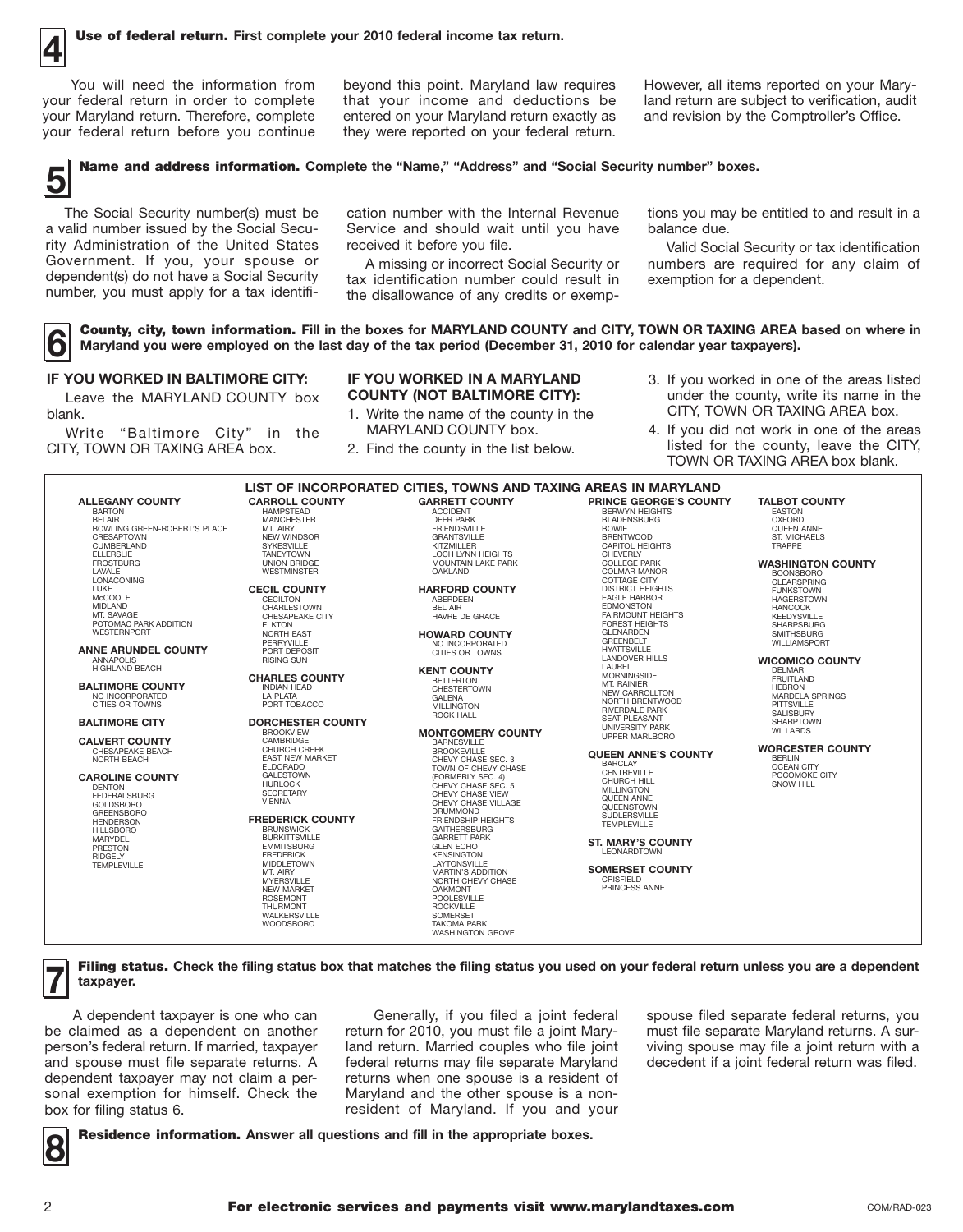### 一<br>…

You are permitted the same number of federal return; however, the exemption Even if you are not required to file a federal exemptions still apply to you. Refer to the each.

 return, the federal rules for claiming exemptions are in the amount of \$1,000 exemption allowance to enter on line 29. exemptions which you are permitted on your In addition to the exemptions allowed on \$3,200 that is not permitted on the federal your federal return, you and your spouse are return. Make sure you check both boxes. amount is different on the Maryland return. permitted to claim exemptions for being age Even if you are not required to file a federal 65 or over or for blindness. These additional

**EXEMPTIONS ALLOWED** federal income tax instructions for further **NOTE:** If any other dependent is 65 or information. The same number of the same number of information. The same number of information of up to

> Complete the exemptions area on the front of Form 515 to determine the amount of

#### For tax years beginning in 2009, the personal exemption is \$3,200. This exemption is partially reduced once the taxpayer's federal adjusted gross income exceeds \$100,000 (\$150,000 if filing Joint, Head of Household, or Qualifying Widow(er) with Dependent Child). This reduction applies to the additional dependency exemptions as well; however it does not apply to the taxpayer's age or blindness exemption of \$1,000.

EXEMPTION AMOUNT

Use the chart to determine the allowable exemption amount based upon the filing status.

|                                                                                      |           | If your filing status on your Maryland tax return is:                                                 |                   |                                                                                |  |  |  |
|--------------------------------------------------------------------------------------|-----------|-------------------------------------------------------------------------------------------------------|-------------------|--------------------------------------------------------------------------------|--|--|--|
| If your<br><b>FEDERAL ADJUSTED GROSS INCOME</b><br>is<br><b>But Not Over</b><br>Over |           | Single or Married<br>Joint, Head of Household, or<br>Qualifying Widow(er)<br><b>Filing Separately</b> |                   | Dependent Taxpayer<br>(eligible to be claimed on<br>another taxpayer's return) |  |  |  |
|                                                                                      |           | Each Exemption is                                                                                     | Each Exemption is | Each Exemption is                                                              |  |  |  |
| \$100,000 or less                                                                    |           | \$3,200                                                                                               | \$3,200           | \$0                                                                            |  |  |  |
| \$100,000                                                                            | \$125,000 | \$2,400                                                                                               | \$3,200           | \$0                                                                            |  |  |  |
| \$125,000                                                                            | \$150,000 | \$1,800                                                                                               | \$3,200           | \$0                                                                            |  |  |  |
| \$150,000                                                                            | \$175,000 | \$1,200                                                                                               | \$2,400           | \$0                                                                            |  |  |  |
| \$175,000                                                                            | \$200,000 | \$1,200                                                                                               | \$1,800           | \$0                                                                            |  |  |  |
| \$200,000                                                                            | \$250,000 | \$600                                                                                                 | \$1,200           | \$0                                                                            |  |  |  |
| In excess of \$250,000                                                               |           | \$600                                                                                                 | \$600             | \$0                                                                            |  |  |  |

**Income and adjustments.** Complete lines 1-17 of the Federal Income column using the figures from your federal return.

income are not generally applicable to Mary- tery winnings, etc., other than salary, wages land unless they pertain to compensation for or other compensation for services performed

Enter in the Maryland Wage Income column all salaries or wages that were derived from Maryland sources. Enter in the Non- services performed in Maryland. in Maryland, you must file two nonresident Maryland Income/Loss column all other If you also have income from Maryland returns. The wage income is taxed on Form income or loss. Adjustments to federal gross such as business income, rental income, lot-<br>
515 and the non-wage income on Form 505.

**11** Additions to income. **Determine which additions to income apply to you. Write the appropriate amounts on lines 18 and 19 and the total on line 20 of Form 515. Instructions for each line:** 

Enter the total amount of non-Maryland **Line 18.** NON-MARYLAND LOSS. to you, enter the total amount on line 19 Enter the total amount of non-Maryland and identify each item using the code Line 18. NON-MARYLAND LOSS. losses and adjustments to Federal income letter. that were realized or paid attributable to a **CODE LETTER** non-Maryland source.

Line 19. OTHER ADDITIONS TO INCOME. If one or both of these apply for services performed in Maryland that **Line 19.** OTHER ADDITIONS TO a. Wages, salaries or other compensation



**12** Subtractions from income. Determine which subtractions from income apply to you. Write the appropriate amounts on lines <br>**22** and 23 and the total on line 24 of Form 515. Instructions for each line: **22 and 23 and the total on line 24 of Form 515. Instructions for each line:** 

 OF NONRESIDENT. Enter the amount of the active service of any branch of the **LICE** 22 and 23 and the total on line 24<br>
Line 22. TAXABLE MILITARY INCOME<br>
OF NONDESIDENT Enter the emount of military pay included in your federal adjusted gross income that you received while in armed forces of the United States.

 **Line 23.** OTHER SUBTRAC- TIONS FROM INCOME. If one or more of the total amount on line 23 and identify these apply to your Maryland income, enter each item using the code letter.

#### **CODE LETTER**

a. \$3,000 (\$6,000 if two or more depen- dents receive care.) Copy the amount Child care expenses. You may subtract the cost of caring for your dependents while you work. There is a limitation of

from line 6 of either federal Form 2441 or Form 1040A Schedule 2.

- b. blind person for a reader, or up to \$1,000 incurred by an employer for a Expenses up to \$5,000 incurred by a reader for a blind employee.
- c. Amount added to your taxable income for the use of an official vehicle used police or fire department. The amount by a member of a state, county or local is stated separately on Form W-2.
- d. Lesser of \$1,200 or the Maryland income of the spouse with the lower income if both spouses have Maryland income and you file a joint return.
- gg. Amount of income for services per- member of the armed services, if the formed in Maryland by the spouse of a

 are not subject to federal tax because of a treaty.

 b. Pickup contributions of a state retire- ment or pension system member. (The pickup amount will be stated separately on your W-2 form.)

 spouse is not domiciled to Maryland servicemember serving in compliance with military orders, pursuant to the and is in Maryland solely to be with the Military Spouses Residency Relief Act. See Administrative Release 1.

 hh. If you have received income from U.S. Obligations and your federal adjusted gross income exceeds \$100,000 hold, or Qualifying Widow(er)), enter the tion amount based upon your federal tion amount based upon your federal adjusted gross income after subtracting (\$150,000 if filing Joint, Head of Housedifference, if any, between the exempadjusted gross income and the exempyour U.S. Obligations using the Worksheet insert following this page.

▼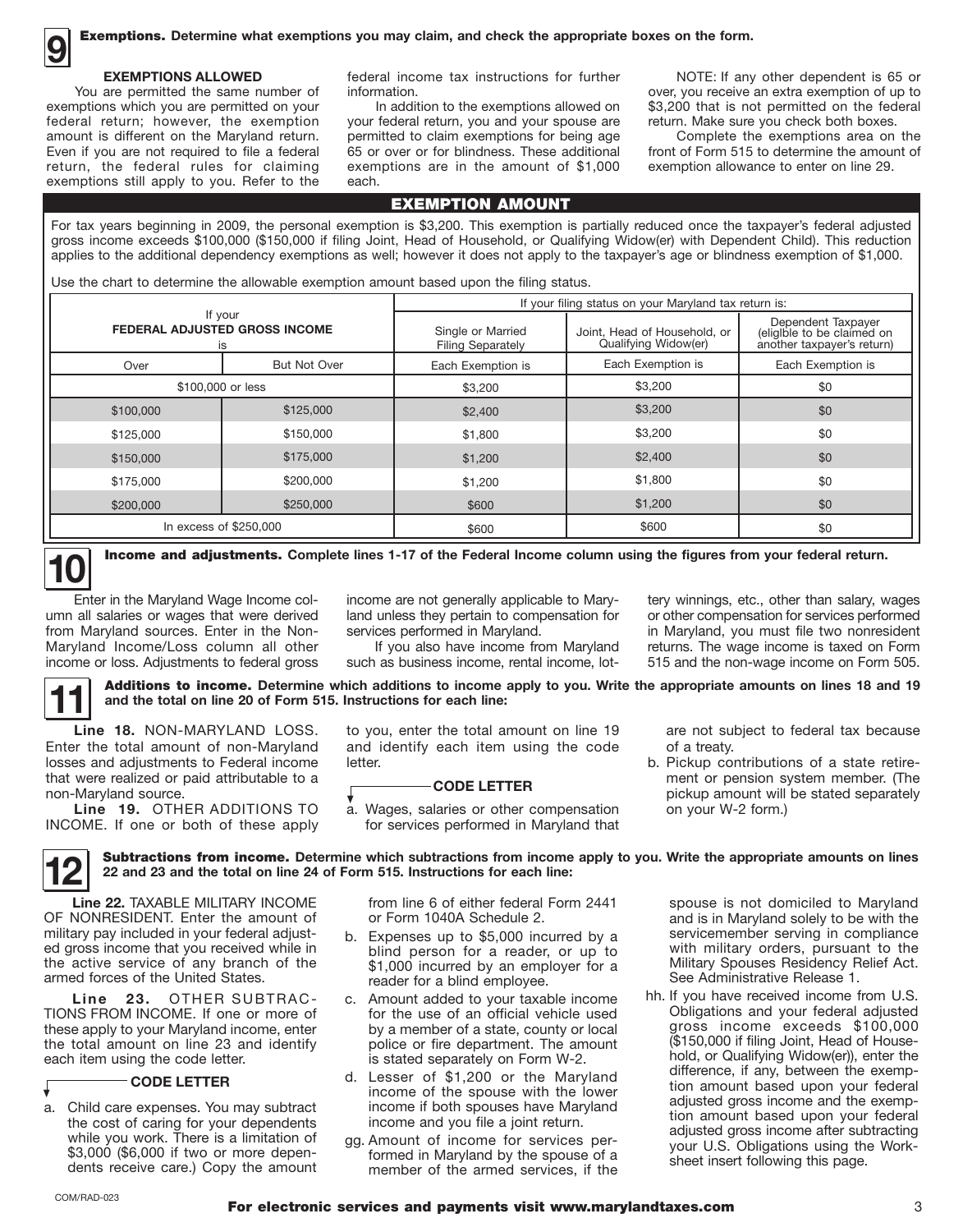|         | hh. EXEMPTION ADJUSTMENT WORKSHEET                                                                                                                                                                              |  |
|---------|-----------------------------------------------------------------------------------------------------------------------------------------------------------------------------------------------------------------|--|
|         | Step 1: Enter the exemption amount to be reported on line 29 of Form 515 using the chart in Instruction 9\$                                                                                                     |  |
| Step 2: | Enter your federal adjusted gross income as reported in Column 1 of line 17 of your Form 515 \$                                                                                                                 |  |
| Step 3: |                                                                                                                                                                                                                 |  |
| Step 4: |                                                                                                                                                                                                                 |  |
| Step 5: | Recalculate your exemption amount using the chart in Instruction 9, using the income from Step 4.<br>Remember to add your \$1,000 exemptions for age and blindness if applicable \$                             |  |
| Step 6: | Subtract the exemption amount calculated in Step 1 from the exemption amount calculated in Step 5.<br>If the amount is less than zero (0), enter zero (0). If the amount is zero, you have already received the |  |
|         | If the amount is greater than (0), this is your subtraction from income. Include this amount as a<br>subtraction on line 23 of Form 515 with subtraction code "hh".                                             |  |

#### **Example:**

Fred and Mary Jones had a federal adjusted gross income of \$225,000. They also had \$40,000 on interest from US savings bonds and had a dependent son whom they claimed on the Maryland tax return. Using Instruction 10, they found that the exemption amount on their Maryland return (based upon \$225,000 of income) was \$3,600 (\$1,200 for three exemptions). If it were not for the \$40,000 of US savings bonds, their federal adjusted gross income would have been \$185,000 and their exemption amount would have been \$5,400 (\$1,800 for three exemptions). Therefore, Fred and Mary Jones are entitled to claim a subtraction of \$1,800 (\$5,400 - \$3,600) on line 23 using code letter hh.

■ **■ I** Increase that the worksheet below. NOTE: it waryland adjusted gross income before subtractions (Line 2) is 0 or less, use of as your factor.<br> **AGI FACTOR WORKSHEET**<br>
■ **1.** Enter your federal adjusted gross income **13 Adjusted Gross Income (AGI) factor.** You must adjust your standard or itemized deductions and exemptions using the AGI factor calculated in the worksheet below. NOTE: If Maryland adjusted gross income before subtract **factor calculated in the worksheet below. NOTE: If Maryland adjusted gross income before subtractions (Line 2) is 0 or less, use 0** 

#### **AGI FACTOR WORKSHEET**

| 2. Enter your Maryland adjusted gross income before subtraction of non-Maryland income (from line 25)         |  |  |
|---------------------------------------------------------------------------------------------------------------|--|--|
| AGI factor. Divide line 2 by line 1 and enter on Form 515, line 30. If less than 0 or greater than 1, enter 1 |  |  |

**3.** AGI factor. Divide line 2 by line 1 and enter on Form 515, line 30. If less than 0 or greater than 1, enter 1..............

**14** Standard deduction. **Complete line 27 and check the box for Standard Deduction Method.** 

to itemize deductions. Use the appropriate you a standard deduction without the need standard deduction for your filing status and tion using the AGI factor from Instruction 13

 □ The Standard Deduction Method gives worksheet below to determine the total You must adjust the total standard deducworksheet below to determine the total Maryland income. The appropriate Maryland income. The appropriate Maryland standard deduction.

### Figure your standard deduction

|                                                                                                |                                | If your filing status is:                                                 |                                |  |  |  |
|------------------------------------------------------------------------------------------------|--------------------------------|---------------------------------------------------------------------------|--------------------------------|--|--|--|
| • Single • Married filing separately<br>or • Dependent taxpayer                                |                                | • Married filing jointly • Head of household<br>or • Qualifying widow(er) |                                |  |  |  |
| <b>Worksheet 1</b>                                                                             |                                | <b>Worksheet 2</b>                                                        |                                |  |  |  |
| If your income on<br>line $26$ is:                                                             | Your standard<br>deduction is: | If your income on<br>line $26$ is:                                        | Your standard<br>deduction is: |  |  |  |
|                                                                                                |                                |                                                                           |                                |  |  |  |
| – or ·                                                                                         |                                | $\mathbf{or} \longrightarrow$                                             |                                |  |  |  |
| If your income on line 26 is between \$10,000-13,333                                           |                                | If your income on line 26 is between \$20,000-26,667                      |                                |  |  |  |
| Enter income from line 26: \$                                                                  |                                | Enter income from line 26: \$                                             |                                |  |  |  |
| Multiply by 15 percent (.15) X _______.15                                                      |                                |                                                                           |                                |  |  |  |
| This is your standard deduction \$                                                             |                                | This is your standard deduction \$                                        |                                |  |  |  |
| $-$ or $\cdot$                                                                                 |                                | – or <del>– – – –</del>                                                   |                                |  |  |  |
| If your income on                                                                              | Your standard                  | If your income on                                                         | Your standard                  |  |  |  |
| line $26$ is:                                                                                  | deduction is:                  | line $26$ is:                                                             | deduction is:                  |  |  |  |
|                                                                                                |                                | \$26,667 or over \$ 4,000                                                 |                                |  |  |  |
| Enter your standard deduction on line 1 below.                                                 |                                | Enter your standard deduction on line 1 below.                            |                                |  |  |  |
| STANDARD DEDUCTION CALCULATION                                                                 |                                |                                                                           |                                |  |  |  |
|                                                                                                |                                | $\vert$ 1 $\vert$                                                         |                                |  |  |  |
| 2.                                                                                             |                                | 2 <sup>1</sup>                                                            |                                |  |  |  |
| Total Maryland standard deduction (Multiply line 1 by line 2). Enter here and on line 27<br>З. |                                | 3 <sup>1</sup>                                                            |                                |  |  |  |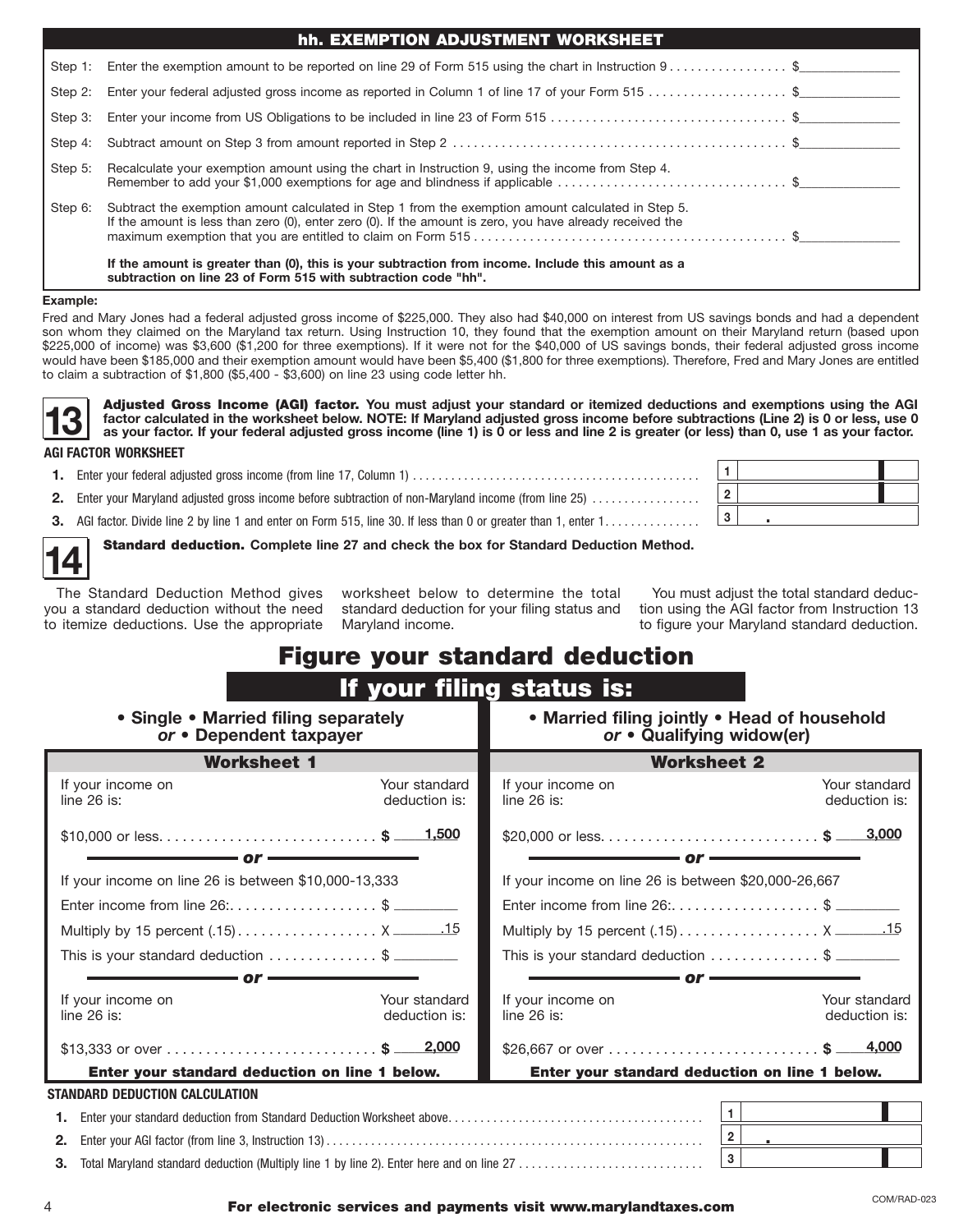

**15 Itemized deductions.** If you figure your tax by the Itemized Deduction Method, complete line 27 and check the box for Item-<br>
ized Deduction Method. If you elected to deduct general sales tax, instead of state and loc **ized Deduction Method. If you elected to deduct general sales tax, instead of state and local income tax, do not enter that amount on line 2 of the following worksheet.** 

 To use the Itemized Deduction Method, you must itemize your deductions on your federal return and complete federal Form 1040 Schedule A. Copy the amount from Schedule A, line 29, Total Itemized Deduc-

 enter result on line 27 of Form 515. Also, the amount of any donated easement deducted as a contribution for which a tions, onto line 1 of the Itemized Deduction Worksheet below. Complete lines 1 to 5 and

 Preservation and Conservation Easements Credit is claimed on Form 502CR must be added to line 2 of the following worksheet.

| <b>ITEMIZED DEDUCTIONS WORKSHEET</b>                                                         |   |  |
|----------------------------------------------------------------------------------------------|---|--|
| 1. Total federal itemized deductions (from line 29, federal Schedule A)                      |   |  |
|                                                                                              |   |  |
|                                                                                              |   |  |
|                                                                                              |   |  |
| 5. Total Maryland itemized deductions (Multiply line 3 by line 4). Enter here and on line 27 | 5 |  |

Exemption allowance computation. **You must adjust the total exemption amount on line 29 using the AGI factor from Instruction 13 to figure your Maryland exemption allowance.** 



**16** 

Figure your taxable net income. **Subtract line 31 from line 28, and enter this amount on line 32. Go to Form 505NR using Instruction 18.** 

shown on page 6 so you can see the tax rate that applies to all levels of income; however, do not use them to figure your tax. Instead

 The 2010 Maryland tax rate schedules are use the tax tables if your income is under ure your tax. The tax tables and the Mary- shown on page 6 so you can see the tax rate \$50,000; otherwise, use the appropriate row land Tax Computation Worksheet Schedules that applies to all levels of income; however, in the Maryland Tax Computation Worksheet in the nonresident tax booklet have been Schedules at the end of the tax tables to fig- based on these tax rate schedules.

**18 Figure the Maryland tax.** You must use the tax table if your taxable income is less than \$50,000. Using Form 505NR, Nonresident Income Tax Calculation, follow the line-by-line instructions below to figure your Maryla Nonresident Income Tax Calculation, follow the line-by-line instructions below to figure your Maryland tax.

#### **Line 1.**

 Enter the taxable net income from Form 515, line 32.

 **Line 2.** Find the income range in the tax sponding to your income range. Enter the tax amount from the tax table. Tax tables table that applies to the amount on line 1 of Form 505NR. Find the Maryland tax correare located at the end of the instructions in the nonresident tax booklet.

 Worksheet Schedules appropriate for your If your taxable income on line 1 is \$50,000 or more, use the Maryland Tax Computation filing status at the end of the tax tables, or refer to the tax rate schedules.

 **Line 3.** Enter your federal adjusted gross income (FAGI) from Form 515, line 17 (column 1).

 **Line 4.** Enter the amount from Form 515, line 21.

 **Line 5.** Enter Taxable Military Income of a nonresident, from line 22 of Form 515.

Line 6a. Enter the amount of your subtractions from line 23 of Form 515.

 **Line 6b.** Enter any non-Maryland income (not including losses reported on lines 1 income reported on line 16 of column 3) through 14 of column 3, or adjustments to from Form 515 that have not been included on lines 5 or 6a of Form 505NR.

 Important Note: Make sure that you follow the instruction for line 6b above to arrive at

 the correct amount. The non-Maryland losses and adjustments should have been reported on line 18 of Form 515 and included on the amounts reported on line 4 of Form 505NR.

- Line 17 of column 3 should also include any income from Maryland sources (other than wages) that was included in Maryland taxable income on Form 505.
- Income subject to tax as a resident when required to file both a Form 502 and 515 should be included.
- Line 17 of column 3 should also include income for wages earned in police, fire, rescue, or emergency services in an area covered under a state of emergency declared by the paid by a nonprofit organization not the state, or by a state, county or Maryland by a nonresident rendering Maryland Governor, if the wages are registered to do business in the state and not otherwise doing business in political subdivision of a state, other than the State of Maryland.

**Line 7.** Add lines 5 through 6b.

**Line 8.** Subtract line 7 from line 4. This is your Maryland Adjusted Gross Income.

 **Line 8a.** If you are using the standard deduction (line 8) based on the Maryland deduction amount, recalculate the standard adjusted gross income.

 **Line 9.** Compute your Maryland income factor to four decimal places. The factor factor by dividing line 8 by line 3. Carry the cannot exceed 1 (100%) and cannot be less than zero (0%). If line 8 is 0 or less, the factor is 0. If line 8 is greater than 0 and line 3 is 0 or less, the factor is 1.

Line 10. If you are using the standard 9 of this form, and enter the result on line 10a. If you are itemizing your deductions, multiply the net deductions from line 3 of your Itemized Deductions Worksheet in deduction, multiply the standard deduction from line 1 of the Standard Deduction Worksheet in Instruction 14 by the factor on line Instruction 15 by the factor on line 9 of this form, and enter the result on line 10b.

Line 11. If you are using the standard deduction, subtract line 10a from line 8. If you are using itemized deductions, subtract line 10b from line 8.

 **Line 12.** Multiply the total exemption amount on Form 515, line 29 by the factor on line 9.

**Line 13.** Subtract line 12 from line 11. This is your Maryland taxable net income.

 **Line 14.** Enter the tax from line 2 of this form.

 **Line 15.** Divide the amount on line 13 of this form by the amount on line 1. Carry this Maryland nonresident factor to four decimal places. If more than 1.0000, enter 1.0000. If 0 or less, enter 0.0000.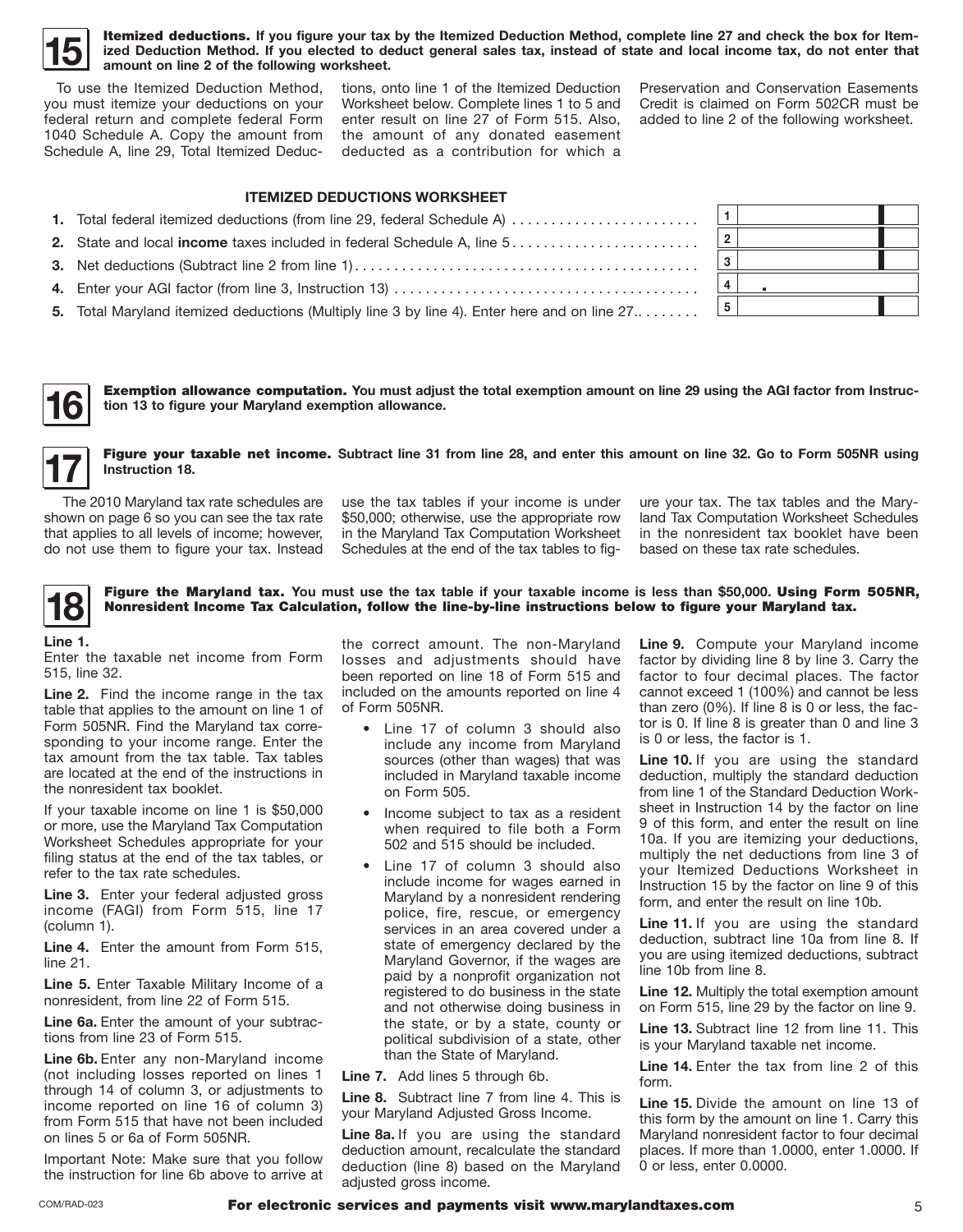**Line 16.** Multiply line 14 by line 15 to arrive **Line 18.** Find the local tax rate for the Mary- line 40. If line 13 is 0 or less, enter 0 on line

ply line 13 by this local tax rate and enter this amount on line 18 and on Form 515, at your Maryland tax. Enter this amount on land county in which you were employed as 18 and on Form 515 line 40.<br>line 16 and on Form 515, line 33. external of the last day of 2010. Enter the local rate pature to Form 515 t line 16 and on Form 515, line 33. of the last day of 2010. Enter the local rate Return to Form 515 to complete remainder Line 17. Skip line 17 (used only when filing in the space provided for the rate on Form form.<br>Form 505) and complete Form 515 through 515, line 40, then return to this form. Multi-<br>line 39 and then return to complete line

|                                                                                                                                                                             | Tax rate schedule I<br>(for taxpayers filing as Single, Married Filing Separately, or as Dependent<br>Taxpayers. This rate is also used for taxpayers filing as Fiduciaries.)                                                                                                                                                                                                 | Tax rate schedule II<br>(for taxpayers filing Joint Returns, Head of Household,<br>or for Qualifying Widows/Widowers.) |                                                                                  |                                                                                                                                                                                                                                                                                                                                                                                   |  |  |  |
|-----------------------------------------------------------------------------------------------------------------------------------------------------------------------------|-------------------------------------------------------------------------------------------------------------------------------------------------------------------------------------------------------------------------------------------------------------------------------------------------------------------------------------------------------------------------------|------------------------------------------------------------------------------------------------------------------------|----------------------------------------------------------------------------------|-----------------------------------------------------------------------------------------------------------------------------------------------------------------------------------------------------------------------------------------------------------------------------------------------------------------------------------------------------------------------------------|--|--|--|
| Taxable Net Income is:<br>Maryland Tax is:<br>Over But Not Over                                                                                                             |                                                                                                                                                                                                                                                                                                                                                                               | Taxable Net Income is:                                                                                                 | Over But Not Over                                                                | <b>Maryland Tax is:</b>                                                                                                                                                                                                                                                                                                                                                           |  |  |  |
| 0 <sup>5</sup><br>1.000<br>1.000<br>2,000<br>2,000<br>3.000<br>3.000<br>150.000<br>150,000<br>300,000<br>300,000<br>500,000<br>500.000<br>1,000,000<br>1,000,000<br>------- | 2% of the amount<br>\$20 plus 3% of the excess over \$1,000<br>\$50 plus 4% of the excess over \$2,000<br>\$90 plus 4.75% of the excess over \$3,000<br>\$7,072.50 plus 5% of the excess over \$150,000<br>\$14,572.50 plus 5.25% of the excess over \$300,000<br>\$25,072.50 plus 5.5% of the excess over \$500,000<br>\$52,572.50 plus 6.25% of the excess over \$1,000,000 | \$<br>0 <sup>5</sup><br>1,000<br>2,000<br>3.000<br>200,000<br>350,000<br>500,000<br>1.000.000                          | 1.000<br>2.000<br>3.000<br>200,000<br>350,000<br>500,000<br>1,000,000<br>------- | 2% of the amount<br>\$20 plus $3\%$ of the excess over \$1,000<br>$$50$ plus 4% of the excess over \$2,000<br>\$90 plus 4.75% of the excess over \$3,000<br>\$9,447.50 plus 5% of the excess over \$200,000<br>\$16,947.50 plus 5.25% of the excess over \$350,000<br>\$24,822.50 plus 5.5% of the excess over \$500,000<br>\$52,322.50 plus 6.25% of the excess over \$1,000,000 |  |  |  |

 **You may claim a credit on line 35 of 5% of your earned income multiplied by the Maryland income factor if your income is less 19** Earned income, poverty level, and other credits for individuals and businesses. You may claim a credit on line 34 equal to one-half of the earned income credit on your federal return multiplied by the Maryland income **one-half of the earned income credit on your federal return multiplied by the Maryland income factor from line 9 of Form 505NR. than the poverty income guidelines. You may also be eligible for a refundable earned income credit.** 

#### **EARNED INCOME CREDIT**

 your federal return, then you may claim plied by the Maryland income factor from line 9 of Form 505NR. If you filed a joint federal return, but a separate Maryland return, you may claim a combined total of If you claimed an earned income credit on one-half (50%) of the federal credit multiup to one-half the federal credit. Complete Part I of the worksheet on page 7 to calculate the amount to enter on line 34 of Form 515.

#### **This is not a refundable credit.**

#### **POVERTY LEVEL CREDIT**

 income for the number of exemptions on If your earned income and federal adjusted gross income are below the poverty level your federal tax return, you may be eligible for the poverty level credit.

 You are not eligible for this credit if you checked filing status 6 (dependent taxpayer) on your Maryland income tax return.

 Generally, if your Maryland state tax income multiplied by the Maryland income exceeds 50% of your federal earned income credit and your earned income and federal adjusted gross income are below the poverty income guidelines from the worksheet, you may claim a credit of 5% of your earned factor.

Complete Part II of the worksheet on page 7 to calculate the amount to enter on line 35 of Form 515.

**This is not a refundable credit.** 

#### **OTHER INCOME TAX CREDITS FOR INDIVIDUALS**

 Enter the total of income tax credits as listed below. Complete and submit Form 502CR with Form 515.

- a. Credits for Income Taxes Paid to Other States. This credit is not available for nonresident taxpayers.
- b.Credit for Child and Dependent Care to a tax credit equal to a percentage of Expenses. If you were eligible for a Child and Dependent Care Credit on your federal income tax return and your income is below certain thresholds, you are entitled the federal credit.
- c. Quality Teacher Incentive Credit. If you are a Maryland public school teacher who paid tuition to take graduate level courses required to maintain certification, you may be eligible for a tax credit.
- d.Credit for Aquaculture Oyster Floats. If you purchased a new aquaculture oyster float during the tax year, you may be entitled to a credit of up to \$500 for the cost of the float.
- e. Long-Term Care Insurance Tax Credit. If insurance policy for yourself or certain you paid a premium for a long-term care family members, you may be eligible for a tax credit.
- Easements. If you donated an easement to the Maryland Environmental Trust or viewsheds, or historic properties, you f. Credit for Preservation and Conservation the Maryland Agricultural Land Preservation Foundation to preserve open space, natural resources, agriculture, forest land, watersheds, significant ecosystems, may be eligible for a credit.
- **of the above income tax credits, see the instructions for Form 502CR, instructions are available from any office of the Comptroller or visit our For additional information regarding any Income Tax Credits. Form 502CR and Web site at <www.marylandtaxes.com>.**

#### **BUSINESS TAX CREDITS**

 ment Tax Credit, Businesses That Create Program Tax Credit, Employer Provided Long-term Care Insurance Tax Credit, One Maryland Economic Development Tax Development Tax Credit, Maryland-mined erty Tax Credit, Long Term Employment of ogy Investment Incentive Tax Credit the Green Building Tax Credit, the Bio-Heating Oil Tax Credit, the Cellulosic Ethanol Research & Development Tax Credit, Jobs Creation and Recovery Tax Credit, and Business tax credits (as calculated on Form 500CR) are as follows: Enterprise Zone Tax Credit, Employment Opportunity Tax Credit, Maryland Disability Employment Tax Credit, Job Creation Tax Credit, Community Invest-New Jobs Tax Credit, Work-Based Learning Credit, Commuter Tax Credit, Research and Coal Tax Credit, Telecommunications Prop-Qualified Ex-Felons Tax Credit, Biotechnol-Clean Energy Incentive Tax Credit.

 **the above income tax credits, see the Business Tax Credits. Form 500CR is For additional information regarding instructions provided for Form 500CRavailable from any office of the Comptroller or visit [www.marylandtaxes.com.](www.marylandtaxes.com)** 

#### **REFUNDABLE EARNED INCOME CREDIT**

 If one-half of your prorated federal earned earned income credit. This credit is the amount by which 25% of your federal earned income credit multiplied by the land tax liability. Complete Part III of the worksheet on page 7 and enter the result income credit is greater than your Maryland tax you may also be eligible for a refundable Maryland income factor exceeds your Maryon line 52 of Form 515.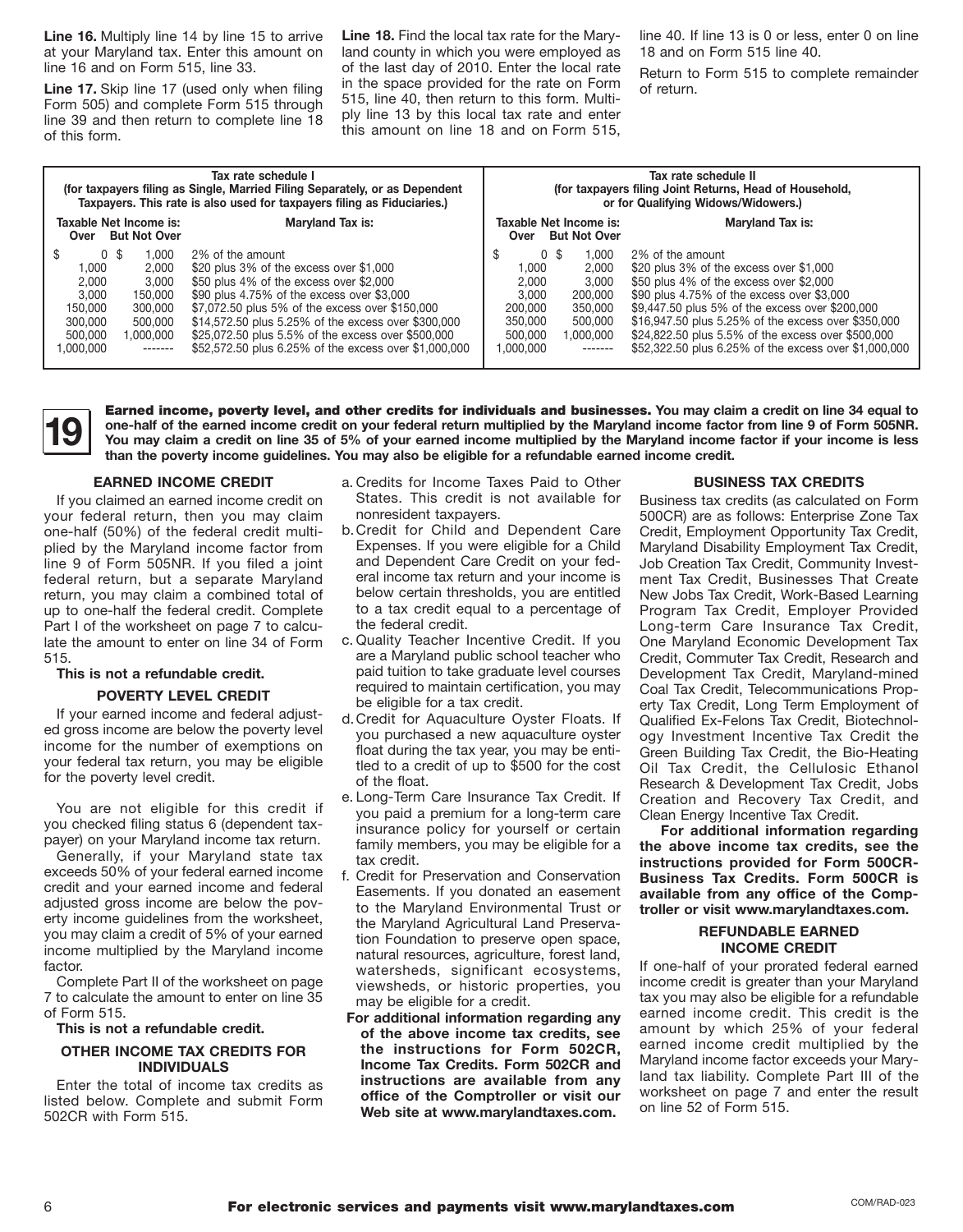|  | <b>EARNED INCOME CREDIT, POVERTY LEVEL CREDIT and</b> |  |
|--|-------------------------------------------------------|--|
|  | REFUNDABLE EARNED INCOME CREDIT WORKSHEET             |  |

| <b>PART I - Earned Income Credit</b>                                                                                                                                                                                              |                      |                                                                                                               |                 |
|-----------------------------------------------------------------------------------------------------------------------------------------------------------------------------------------------------------------------------------|----------------------|---------------------------------------------------------------------------------------------------------------|-----------------|
|                                                                                                                                                                                                                                   |                      |                                                                                                               |                 |
|                                                                                                                                                                                                                                   |                      |                                                                                                               |                 |
|                                                                                                                                                                                                                                   |                      |                                                                                                               |                 |
| 3. Multiply line 2 by the Maryland income factor ______ (from line 9 of Form 505NR). Enter this amount here and on                                                                                                                |                      |                                                                                                               |                 |
|                                                                                                                                                                                                                                   |                      |                                                                                                               |                 |
| If line 4 is greater than zero (0), you may qualify for the Poverty Level Credit. Go to Part II.                                                                                                                                  |                      |                                                                                                               |                 |
| If line 4 is zero (0), you may qualify for the Refundable Earned Income Credit. Go to Part III.                                                                                                                                   |                      |                                                                                                               |                 |
| <b>PART II - Poverty Level Credit</b>                                                                                                                                                                                             |                      | <b>POVERTY INCOME</b>                                                                                         |                 |
| If you checked filing status 6 on your Maryland return, you are not eligible for this credit.                                                                                                                                     |                      | <b>GUIDELINES</b>                                                                                             |                 |
| 1. Enter the amount from line 21, of Form 515. If you checked filing status 3 (married<br>filing separately) and you filed a joint federal return enter your joint federal adjust-<br>ed gross income plus any Maryland additions | $1.$ $\qquad \qquad$ | Number of<br><b>Exemptions</b><br>on Federal<br>Return                                                        | Income<br>Level |
| 2. Enter the total of your salary, wages, tips and other employee compensation and                                                                                                                                                |                      | 1                                                                                                             | \$10,830        |
| net profit from self-employment. (Do not include a farm or business loss.) Also                                                                                                                                                   |                      | $\mathbf{2}$                                                                                                  | \$14,570        |
| include your distributive share of pass-through entity income                                                                                                                                                                     | 2.                   | $\overline{3}$                                                                                                | \$18,310        |
| 3. Find the number of exemptions in the chart that is the same as the number of<br>exemptions entered on your federal tax return. Enter the income level that corre-                                                              |                      | 4                                                                                                             | \$22,050        |
| sponds to the exemption number.                                                                                                                                                                                                   | 3.                   | 5                                                                                                             | \$25,790        |
| 4. Enter the amount from line 1 or 2, whichever is larger.                                                                                                                                                                        |                      | 6                                                                                                             | \$29,530        |
| Compare lines 3 and 4. If line 4 is greater than or equal to line 3, STOP HERE.<br>You do not qualify for this credit.                                                                                                            |                      | $\overline{7}$                                                                                                | \$33,270        |
| If line 3 is greater than line 4, continue to line 5.                                                                                                                                                                             |                      | 8                                                                                                             | \$37,010        |
| 5. Multiply line 2 of Part II by 5% (.05).<br>6. Multiply line 5 by the Maryland income factor _____ (from line 9 of Form 505NR).                                                                                                 | 6.                   | If you have more than 8 exemptions, add<br>\$3,740 to the last income level for each<br>additional exemption. |                 |
| <b>PART III - Refundable Earned Income Credit</b>                                                                                                                                                                                 |                      |                                                                                                               |                 |
| COMPUTE THIS CREDIT ONLY IF LINE 4 IN PART I IS ZERO.                                                                                                                                                                             |                      |                                                                                                               |                 |
| 1. Multiply your federal earned income credit _______ by the Maryland income factor _____ (from line 9 of Form 505NR). 1. ____________                                                                                            |                      |                                                                                                               |                 |
|                                                                                                                                                                                                                                   |                      |                                                                                                               |                 |
|                                                                                                                                                                                                                                   |                      |                                                                                                               |                 |
| If line 4 is greater than zero, enter the amount on line 52 of Form 515.                                                                                                                                                          |                      |                                                                                                               |                 |

 **the Maryland county (or Baltimore City) in which you were employed on the last day of the tax year and which you 20 Local income tax and local credits.** Maryland counties and Baltimore City may levy an income tax which is a percent-<br>the Maryland taxable income. Use the LOCAL TAX RATE CHART and Form 505NR to figure your local incom **age of Maryland taxable income. Use the LOCAL TAX RATE CHART and Form 505NR to figure your local income tax. Use showed in the box at the top of Form 515.** 

Local earned income credit. If you calcu-<br>
lated an earned income credit on line 34 of **Local poverty level credit.** If you calculated CREDIT WORKSHEET.

lated an earned income credit on line 34 of **Local poverty level credit.** If you calculat- CREDIT WORKSHEET.<br>Form 515, complete the LOCAL EARNED ed a poverty level credit on line 35 of Form

#### Baltimore City. . . . . . . . . . . . . . . 0305 Allegany County........... .0305 Anne Arundel County....... .0256 Baltimore County . . . . . . . . . . . 0283 Calvert County . . . . . . . . . . . . . 0280 Caroline County . . . . . . . . . . . . 0263 Carroll County ............ .0305 Cecil County. . . . . . . . . . . . . . . 0280 Charles County ........... .0290 Dorchester County......... .0262 Frederick County . . . . . . . . . . . 0296 Garrett County . . . . . . . . . . . . . 0265 Harford County. . . . . . . . . . . . . 0306 Howard County ........... .0320 Kent County . . . . . . . . . . . . . . . 0285 Montgomery County ....... .0320 Baltimore City............. .0305 Charles County ........... .0290 Prince George's County ..... **.**0320 Allegany County ........... .0305 Dorchester County ......... .0262 Queen Anne's County ...... **.**0285 Anne Arundel County....... .0256 Frederick County .......... .0296 St. Mary's County ......... **.**0300 Baltimore County .......... .0283 Garrett County ............ .0265 Somerset County .......... **.**0315 Calvert County ............ .0280 Harford County............ .0306 Talbot County ............. **.**0225 Caroline County ........... .0263 Howard County ........... .0320 Washington County ........ **.**0280 Carroll County ............ .0305 Kent County .............. .0285 Wicomico County.......... **.**0310 Cecil County.............. .0280 Montgomery County ....... .0320 Worcester County ......... **.**0125 2010 LOCAL TAX RATE CHART **Subdivision Rate Subdivision Rate Subdivision Rate**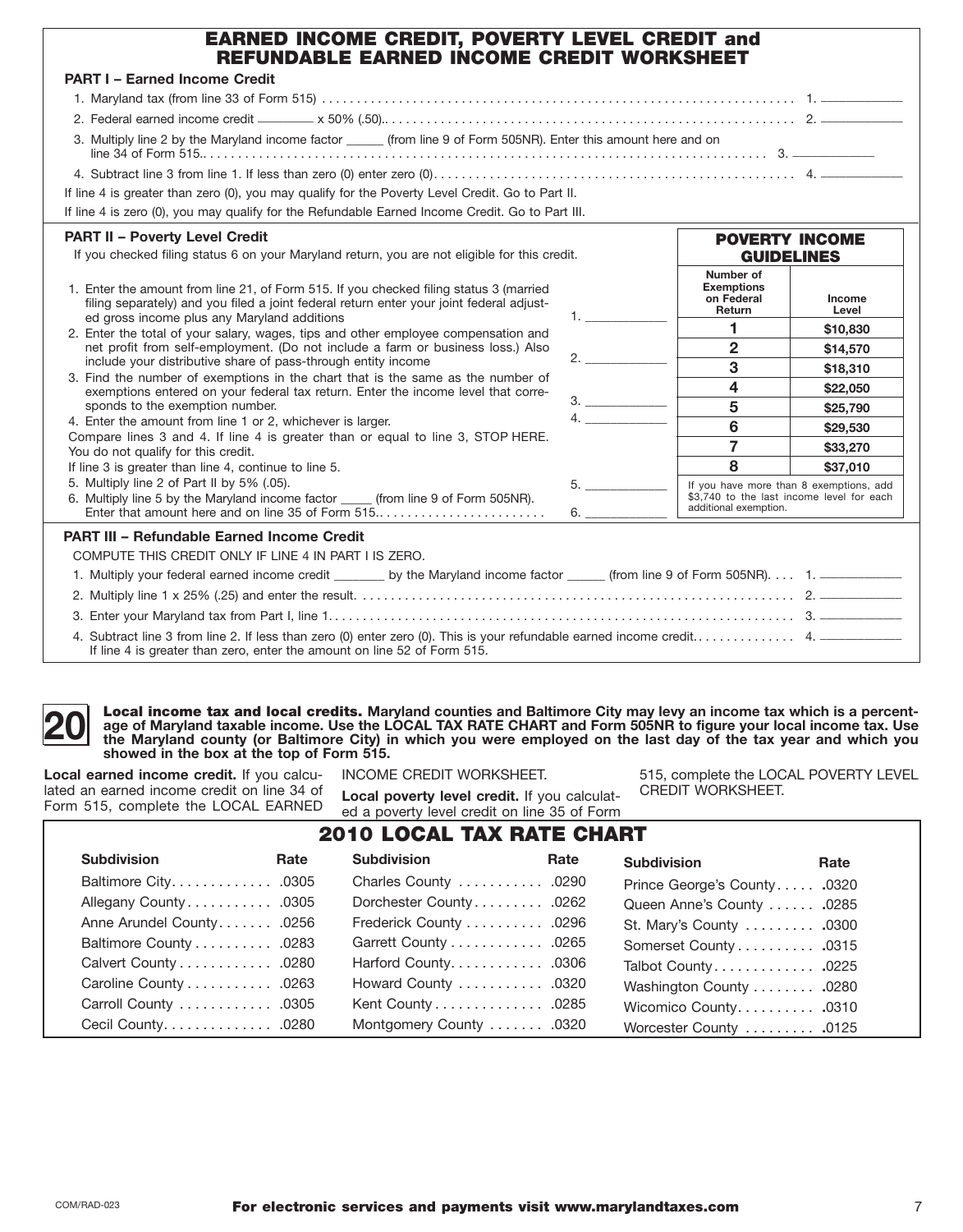| <b>LOCAL EARNED INCOME CREDIT WORKSHEET</b>                                                                                                                                                                                                                                          |  |
|--------------------------------------------------------------------------------------------------------------------------------------------------------------------------------------------------------------------------------------------------------------------------------------|--|
|                                                                                                                                                                                                                                                                                      |  |
|                                                                                                                                                                                                                                                                                      |  |
| Example: .0256<br>$\underbrace{x \quad 10}_{.256}$ Mote: In lieu of multiplying by 10 you<br>may simply move the decimal point one<br>place to the right and enter on line 4.                                                                                                        |  |
|                                                                                                                                                                                                                                                                                      |  |
|                                                                                                                                                                                                                                                                                      |  |
| 6. Multiply line 5 by the Maryland income factor_________ (from line 9 of Form 505NR).                                                                                                                                                                                               |  |
|                                                                                                                                                                                                                                                                                      |  |
| <b>LOCAL POVERTY LEVEL CREDIT WORKSHEET</b>                                                                                                                                                                                                                                          |  |
| Refer to the STATE POVERTY LEVEL CREDIT WORKSHEET in Instruction 19. If the amount on line 3 of that<br>worksheet is greater than the amount on line 4, you are eligible to claim the local poverty level credit. Complete<br>this worksheet to calculate the amount of your credit. |  |

| A. Enter the amount from line 2 of the STATE POVERTY LEVEL CREDIT WORKSHEET.              | $\overline{A}$ and $\overline{A}$ and $\overline{A}$ and $\overline{A}$ and $\overline{A}$ and $\overline{A}$ and $\overline{A}$ and $\overline{A}$ and $\overline{A}$ and $\overline{A}$ and $\overline{A}$ and $\overline{A}$ and $\overline{A}$ and $\overline{A}$ and $\overline{A}$ and $\overline{A}$ and $\overline{A}$ and |
|-------------------------------------------------------------------------------------------|------------------------------------------------------------------------------------------------------------------------------------------------------------------------------------------------------------------------------------------------------------------------------------------------------------------------------------|
| B. Enter your local tax rate from line 2 of the LOCAL TAX WORKSHEET.                      | $_{\rm B}$ , U                                                                                                                                                                                                                                                                                                                     |
| C. Multiply line A by line B.                                                             |                                                                                                                                                                                                                                                                                                                                    |
| D. Multiply line C by the Maryland income factor ________<br>(from line 9 of Form 505NR). |                                                                                                                                                                                                                                                                                                                                    |
| Enter the amount here and on line 42 of Form 515.                                         |                                                                                                                                                                                                                                                                                                                                    |

Taxes paid and credits. **Write your taxes paid and credits on lines 50-54. 21** 

 **Line 50.** Write the total Maryland and local tax withheld as shown on the wage 1099) you have received. Add up the amounts identified as Maryland and local tax withheld on each form and write the and tax statements (Forms W-2, W-2G or total on line 50. Attach Forms W-2, W-2G and 1099 to your return **if Maryland tax is withheld. You will not get credit for your withholding, if you do not attach Forms 1099, W2, or W2G substantiating Maryland withholding.** 

**IMPORTANT:** Your wage and tax statements contain many numbers. Be sure you add only the amounts identified as Maryland and local tax withheld.

 a. Maryland estimated tax payments, Line 51. Enter on line 51 the total of: AND

 b. payment made with a request for an automatic extension of time to file your return.

 **Line 52.** If one-half of your federal earned income credit is greater than your it. See Instruction 19 and complete the REFUNDABLE EARNED INCOME CREDIT Maryland state income tax, you may be eligible for a refundable earned income cred-WORKSHEET to calculate this credit.

 **Line 53.** Complete this line only if you are a Pennsylvania resident. Residents of local jurisdictions which impose a local income or earnings tax on Maryland residents are subject to both the State and the local tax on wages earned in Maryland.

 **Line 54.** REFUNDABLE INCOME TAX CREDITS. Enter the amount from line 6, Part H of Form 502CR.

 ITATION TAX CREDIT and/or Sustainable Communities Tax Credit. See Form 502Hand/or 502S for qualifications and NOTE: HERITAGE STRUCTURE REHABILinstructions.

| Over |
|------|
|      |

**22** Overpayment or balance due. **Calculate the balance due (line 56) or overpayment and refund (line 57).**